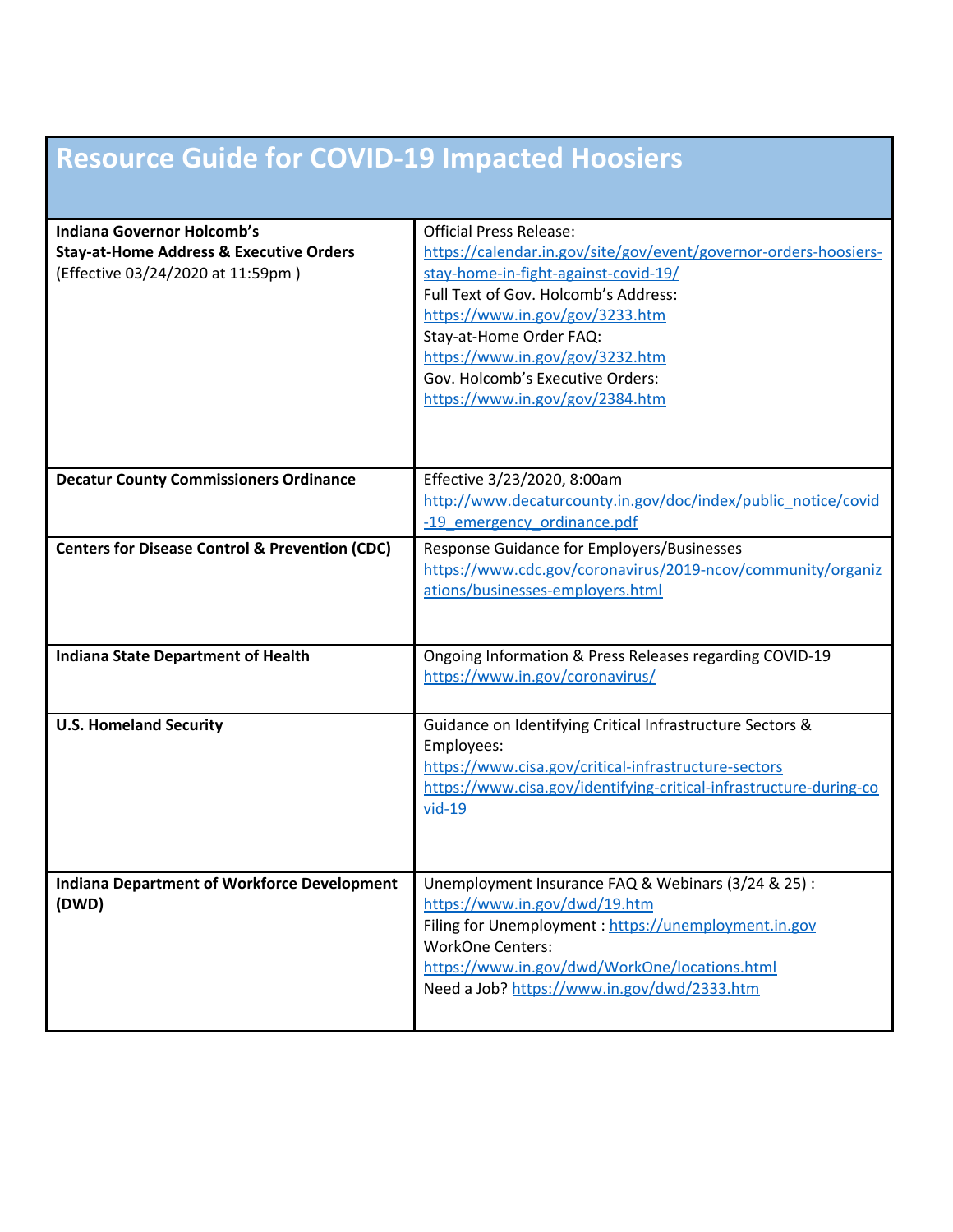| <b>US Small Business Administration (SBA)</b>                                                                  | Disaster Loan Assistance for Businesses, Private Non-Profits,<br>Homeowners & Renters: https://disasterloan.sba.gov/ela/<br>(Choose Economic Injury Disaster Loan for COVID-19 impact)                                                                                                              |
|----------------------------------------------------------------------------------------------------------------|-----------------------------------------------------------------------------------------------------------------------------------------------------------------------------------------------------------------------------------------------------------------------------------------------------|
| <b>Child Care Assistance</b><br><b>Family &amp; Social Services</b><br>Administration/Brighter Futures Indiana | Contact #1-800-299-1627 to speak to a referral specialist for help<br>finding & funding childcare<br>Website:<br>http://brighterfuturesindiana.org/2020/03/latest-covid-19-relate<br>d-child-care-resources-and-information-for-indiana-families/                                                   |
| <b>FREE Webinars - Addressing</b><br><b>COVID-19 Concerns for Small</b><br>Businesses (IEDC & Gener8tor)       | March 30 - April 3<br>Focused on mentoring and helping small businesses in IN<br>identify and leverage resources<br>https://www.gener8tor.com/emergency-response-program/india<br>na                                                                                                                |
| <b>Indiana Small Business</b><br><b>Development Center</b>                                                     | https://isbdc.org/indianacovid19smallbusiness/                                                                                                                                                                                                                                                      |
| <b>Indiana Economic Development</b><br><b>Corporation (IEDC)</b>                                               | Email address for all COVID-19-related Questions:<br>covidresponse@iedc.in.gov                                                                                                                                                                                                                      |
| <b>Community Resources</b>                                                                                     |                                                                                                                                                                                                                                                                                                     |
| <b>Greensburg Community Bread of Life</b>                                                                      | Address: 700 E. Randall St. Greensburg IN 47240<br>Phone: 812-663-1055<br>Email: greensburgbreadoflife@etczone.com<br>Web: www.greensburgbreadoflife.com<br><b>Serving Hours:</b><br>Monday, Wednesday & Thursday<br>3pm - 5pm<br><b>Office Hours:</b><br>Monday, Wednesday & Thursday<br>8am - 5pm |
| <b>Decatur County United Fund</b>                                                                              | Address: 108 S. Broadway, Greensburg, IN 47240<br>Phone: (812) 663-3342<br>Email: unitedfunddc@etczone.com<br>Web: https://www.dcuf.com/contact                                                                                                                                                     |